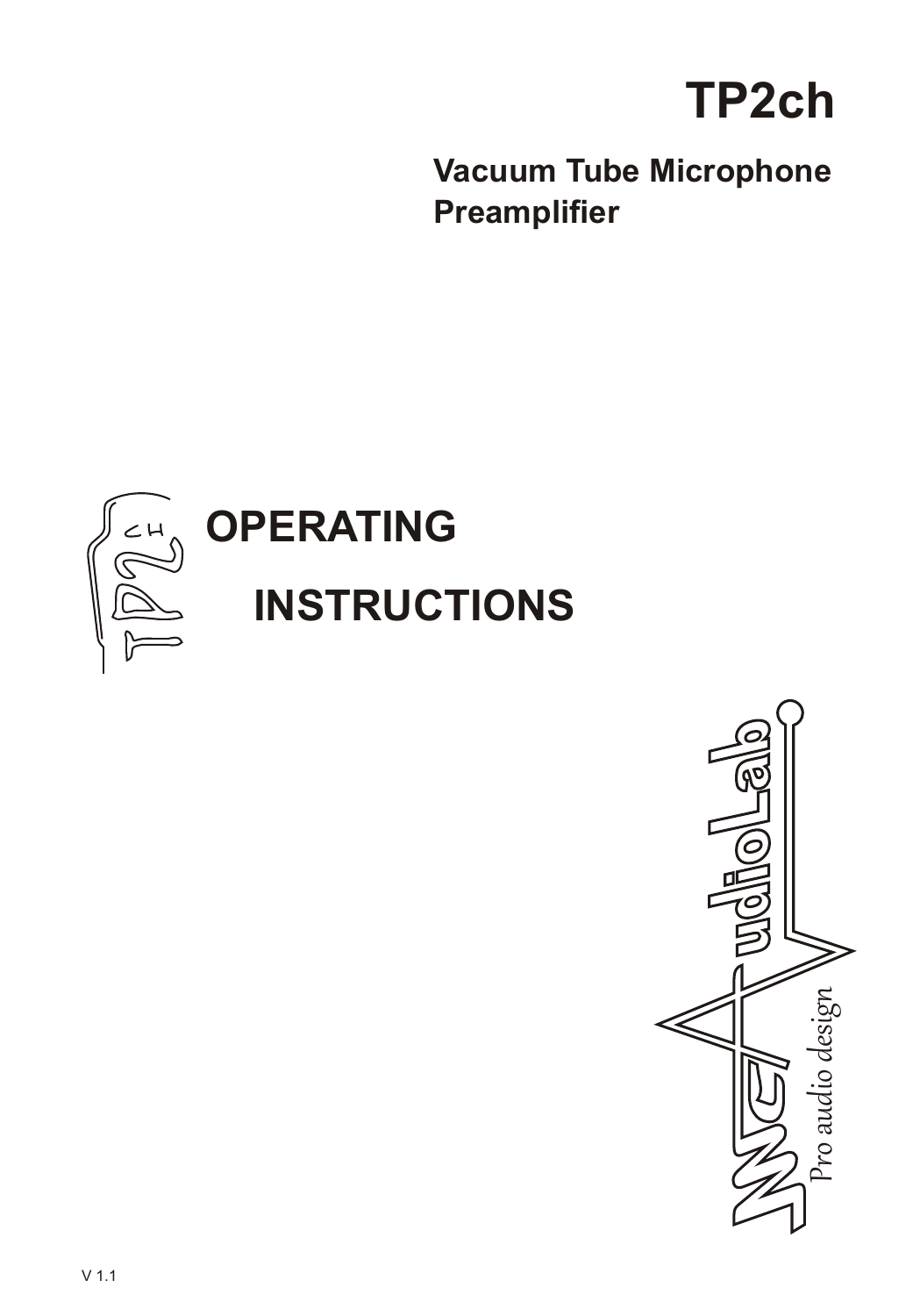Thank you for purchasing the MCAudioLab TP2ch Microphone Preamp

## **IMPORTANT**

The TP2ch is designed to operate at the voltage/frequency specified on the label on the back of the unit as well as the serial number.

The ground pin of the power cord is internally connected to the chassis. This is the standard configuration in professional equipment and is required by most electrical codes. Please carefully check the studio grounding scheme if ground loop hum is detected.

The serial number must be quoted on every comunication in order to get technical support. Please register your new MCAudioLab product on "product registration" page on the MCAudioLab website.

# TABLE OF CONTENTS

| Front and rear layout 3               |         |
|---------------------------------------|---------|
|                                       |         |
|                                       |         |
| Functions <b>Example 20</b> Functions | $5 - 6$ |
| Signal flow schematic ____________ 7  |         |
| Warranty - Contacts <b>Engineer</b> 8 |         |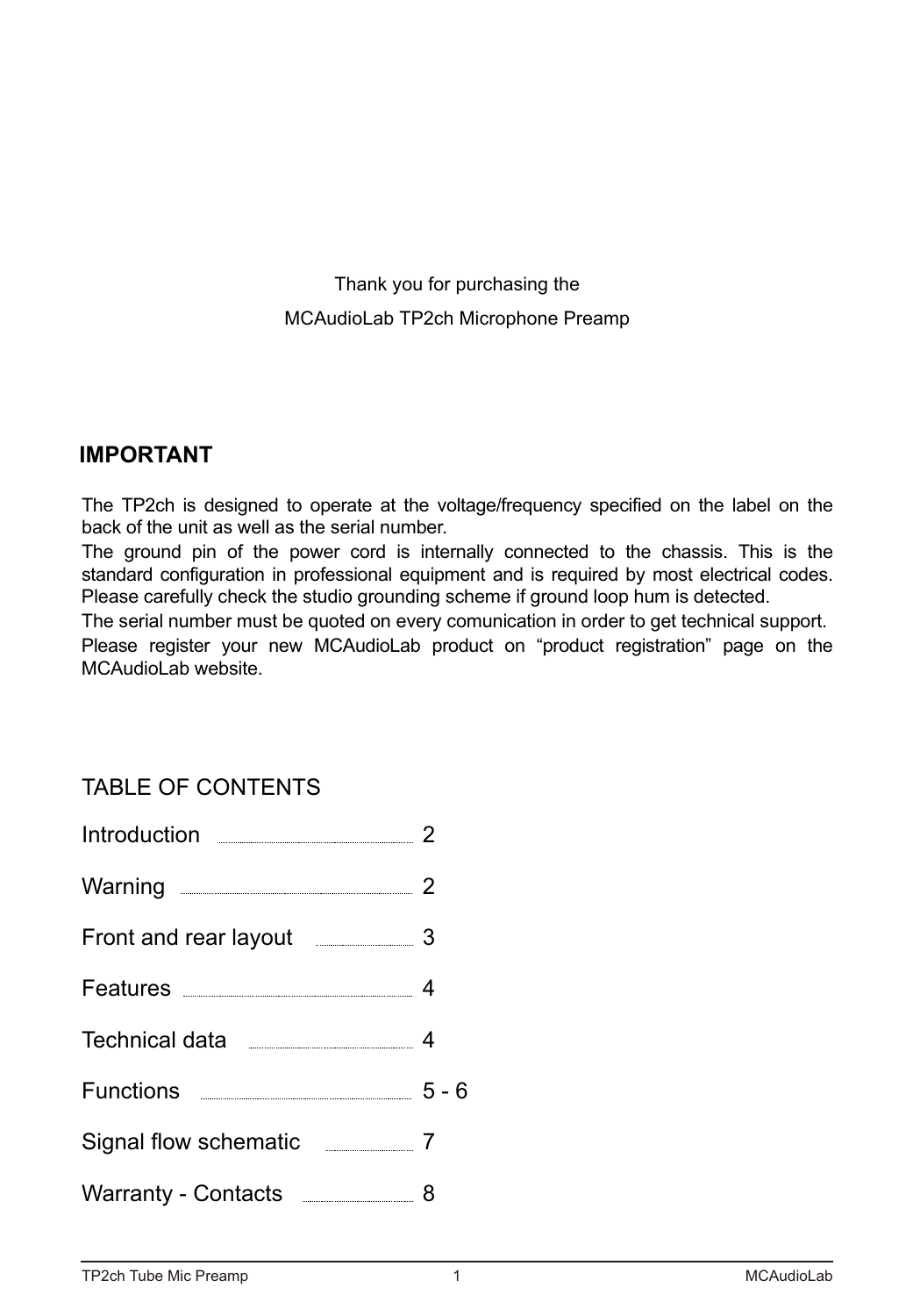# **INTRODUCTION**

The TP2ch is a valve, class A, single ended, two channels Mic Preamp. The TP2ch features two independent channels for dual mono recording, stereo or mid-side recording technique. It has the warmth, character and funtionality required by modern recording studios.

The TP2ch provides a high quality preamp, suitable for any type of microphone.

The TP2ch is typically used in recording studios for individual tracks. When a quality microphone is connected to the input, the TP2ch provides a line-level balanced output. The TP1 preamp is a "vintage like" classic tube preamp of the '60s, updated with modern electronic components but, its modern design and construction delivers performance exceeding the vintage valve equipments. The TP2ch is designed for the use in the professional recording environment and it accepts every low impedance, balanced and unbalanced, microphones. It features a regulated +48 volt supply for powering condenser microphones, a -20 dB input pad, a phase reversal switch, a peak LED meter and a vintage stile RMS VU-meter. All panel switches drive low voltage relays to guarantee the shortest signal path. All power supplies are fully regulated for long hum-free operation. Each mic preamp is hand-built and carefully tested before the shipment .

**The two channels of the TP2ch have the same circuitry and features. One channel only is descibed on this manual; the other channel has the same specs and controls.**

## **WARNING!**

Please read the following before you start your new MCAudioLab Tube Preamp:

Any tube product is sensitive to a high sound pressure level environment. This may cause microphonic response in a recording situation. Make sure you are able to fit shock mount and place the unit in isolation if necessary. Direct light will effect tubes as well. It is a good practice to avoid installing the tube mic preamp to very high sound or vibration levels.

PLEASE be sure to have enough space between any stuff; this will ensure your tube unit will not be over heat. Over heating will cause damage to the tubes and shorten their life span.

,aaggo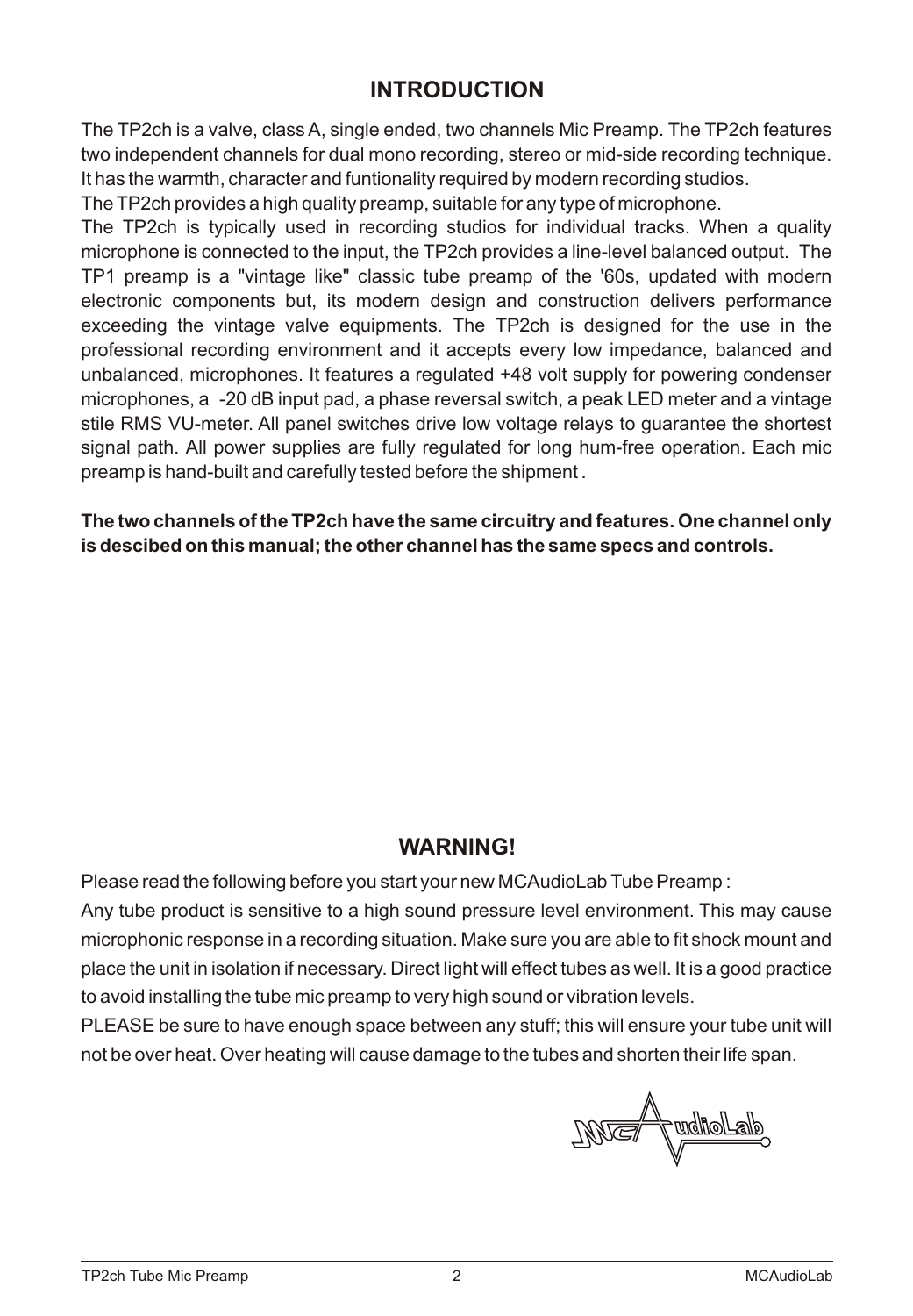# **TP2ch layout**



LL.  $\bf \alpha$ OZ  $\vdash$  $\mathfrak{F}^-$ Z

 $\sqcup$  $\overline{\phantom{a}}$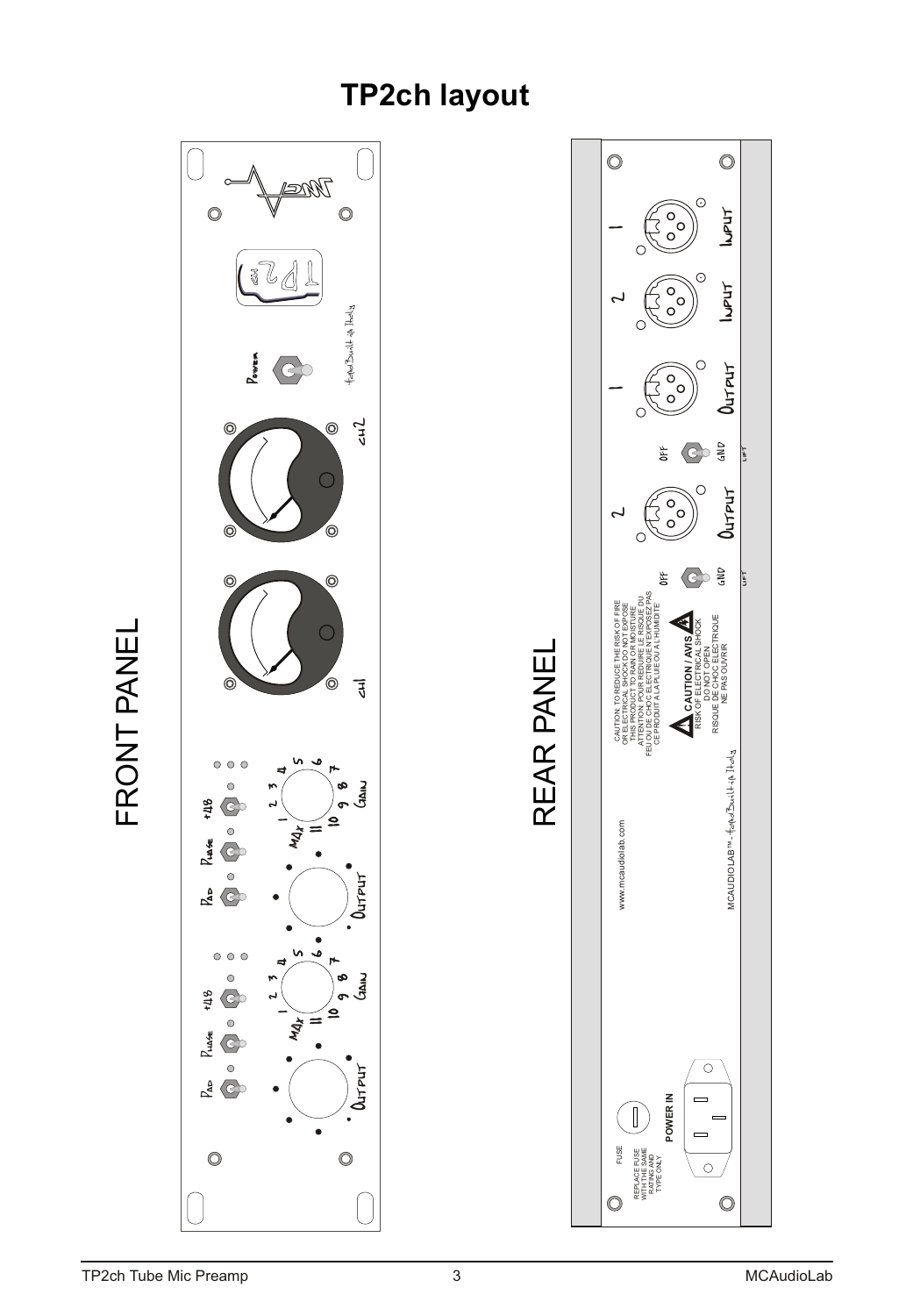# **FEATURES**

Passive Out level volume control 12 steps gain control rotary switch Pad - 20dB switch Polarity flip switch Phantom power switch RMS analog VU-meter Peak LED level meter XLR Input connectors XLR Output connectors Lundahl Input and Output transformers One 12AX7 and one 6DJ8 Tubes per channel Ground lift switch separate per channel (output only) 19" / 2U - rack space

## **UNIT SIZE:**

Width: Standard 19 inches for rack mount installation. Height: 2U rack space. Depth: 33 cm Weight: 5 kg

# **TECHNICAL DATA** (ref. to one channel only; the other is identical)

Input Mic Impedance: 1.2k Ohm Gain Range 20 - 75dB Mic Phantom Switchable +48 Volt Power Source Switchable Output Phase reverse 0 - 180°

Balanced XLR Output Recommended minimum load output impedance: 600 Ohm Maximum Level +19 dBu Output Low impedance, transformer-balanced Frequency Response 15Hz - 60kHz - 3dB Distortion THD:  $> .07$  @ 1 Khz

### **Power Requirements:**

23 Watts Dimensions (W x H x D) 19" x 3.5" x 12.2" Weight 6 kg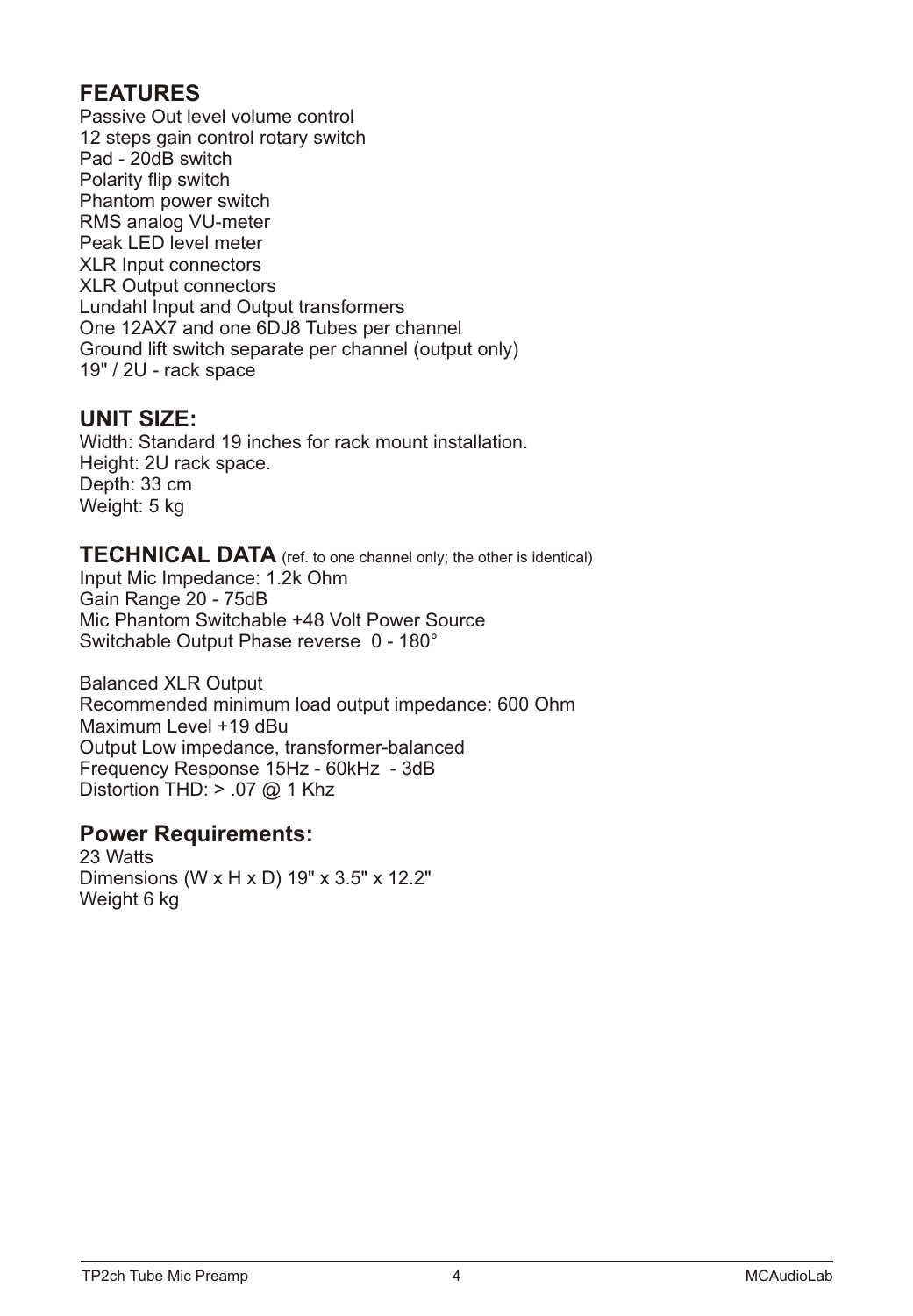## **OUTPUT**

The output knob is the master volume control (passive attenuation control potentiometer).

It sets the amount of signal sent to the output stage. The range is from  $-\infty$  (knob hard left) to 0 (knob hard right).  $\infty$  (knob hard left) to 0

#### **GAIN**

The Gain control sets the gain of the preamp. It is a 5dB step increment from 20dB (pos=1) to 75dB (pos=max). High volume gain may affect the tube armonic distortion, actually the contribution to the warm sound of tube equipment. In order to use the TP1 as a clean mic preamp, set the output level control to maximum and use the gain switch to get the right amount of signal.

#### **PAD**

The green LED lights up when active, . The incoming signal from the XLR input connector is attenuated of -20dB. Attenuate the input signal to accomodate very high signal and avoiding distortions. The input pad has effect on the XLR input only. The attenuation does not affect the microphone impedance.

#### **PHASE**

The front panel toggle switch reverses the polarity of the output. The yellow LED ligths up when active . The signal phase is inverted of 180 degrees.

#### **Phantom power**

The phantom power becomes active when the toggle switch - labeled +48V - on the front panel is on and the red LED lights up. The +48V DC supply is fed to the microphone through pin 2 and 3 of XLR input connector. The phantom voltage is required by modern condenser mics to operate. We recommend checking the requirements of your microphons before connecting them. Always keep the phantom power off when connecting microphones. Mind that ribbon microphones usually do not require phantom power as well as vacuum tube condenser and dynamic microphones.

#### **LED METER**

It is PEAK *LED METER:* A three LED meter shows the amount of signal at the XLR output according to the +4dB standard:

The "sgn" green LED meansa signal equal or greater than -15dB is on the XLR out. The "0dB" orange LED meansa signal equal or greater than +4dB is on the XLR out. The "ovr" red LED meansa signal of +15dB (or greater) is on the XLR out.

#### **VU-METER***:*

It is RMS output meter and it is useful when you want a visual and continous approch to the amount of signal at the XLR output. The "0" on the VU scale is the +4dB level of the XLR output.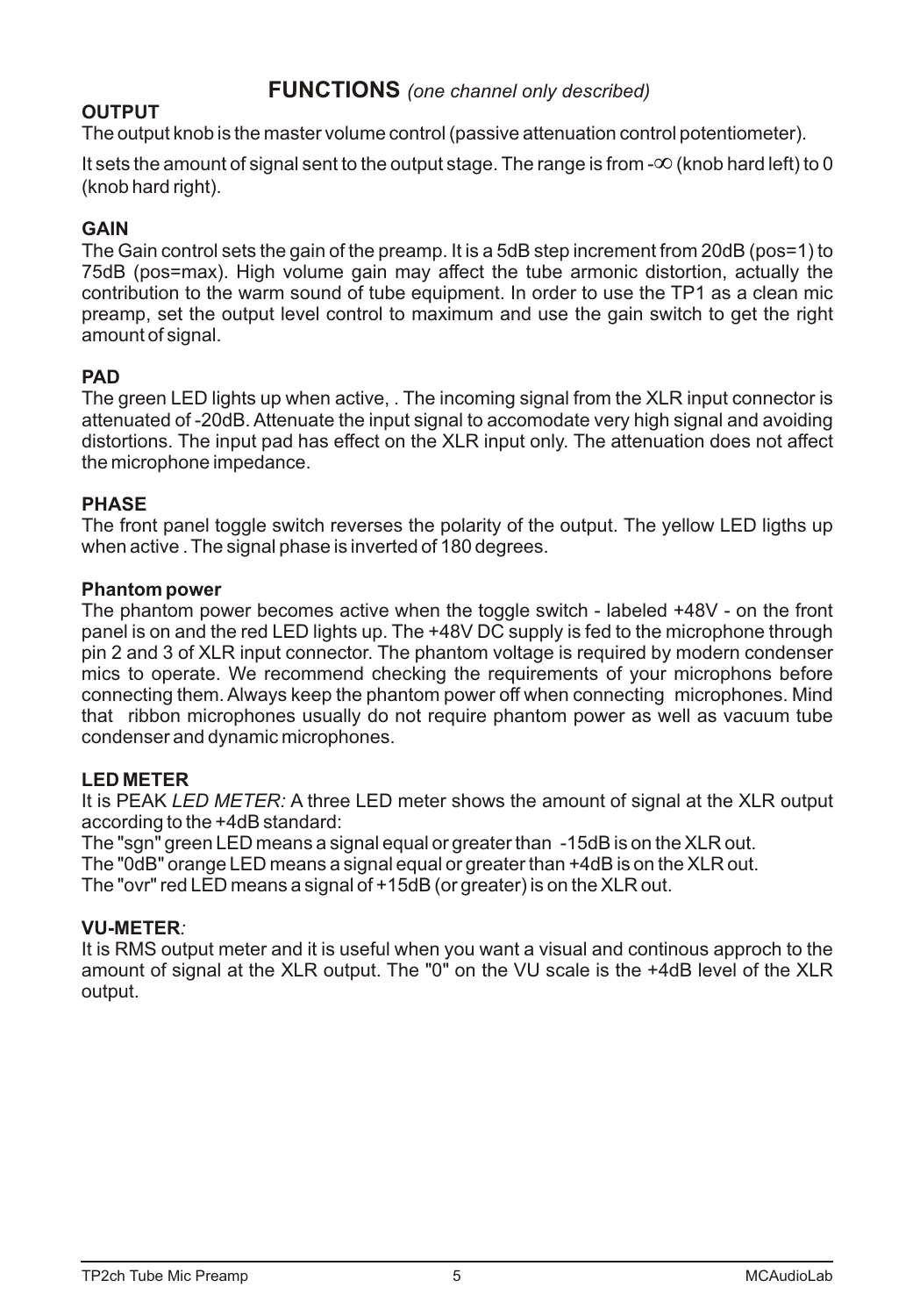#### **Power**

Use this switch to turn the unit on and off.

The power is applied to the TP2ch circuitry when the Power switch is in the up position. Please remove the power cord if you plan not to use the preamp for a long period.

#### **GROUND LIFT**

When it is activated, pin 1 (signal ground on XLR connector) is not connected to ground to avoid hum. Ground lift acts on XLR output connector only.

#### **AC Plug**

The TP2ch uses a standard, detachable IEC power cord. Insert the AC power cord firmly into this socket.

Caution: please check the voltage setting on your TP2ch. The voltage setting is printed on a label on the rear panel. Make sure the voltage setting complies with your local supply; if not, please notify MCAudioLab before powering up. Your TP2ch mic preamphas been factory set to the correct mains voltage for your country. If you plan to take the unit to countries with a different main voltages, you will need to send the TP2ch to the MCAudioLab Service Center for the correct transformer primaries wiring conversion and fuse changing.

#### **Do not attempt to defeat the safety ground connection!**

#### **Fuse**

This unit has an external AC line fuse (easy access to change your fuse, as necessary ) to protect it from damages due to overload conditions. If the fuse fails, replace it. If the fuse fails repeatedly, do not use the unit and contact MCAudioLab for service information.

Remove the power cord before checking or replacing the fuse.

To avoid any permanent damage replace the fuse with the same rate and type only.

#### **Survival Tips For Tube Equipment:**

 After using the equipment, let it cooling down properly prior moving it. A properly cooled gear prolongs tube life due to the internal components being less susceptible to the damage caused by vibrations.

Be sure the tubes have room temperature before turning it on. The heat generated by the tube elements can crack a cold glass housing.

Protect the gear from dust and moisture. If liquid gets into, or if the gear is dropped or otherwise mechanically abused, it must be checked out in an authorized service center before using it.

Proper maintenance and cleaning in combination with routine checkups, will ensure the best performance and longest life for both tubes and audio equipment.

**CAUTION: Tube replacement should be performed when the power cord is unplugged from the unit. Capacitors keep the high voltage for long time after you switch the unit off. Do not try to replace the tubes before one hour from the last usage.**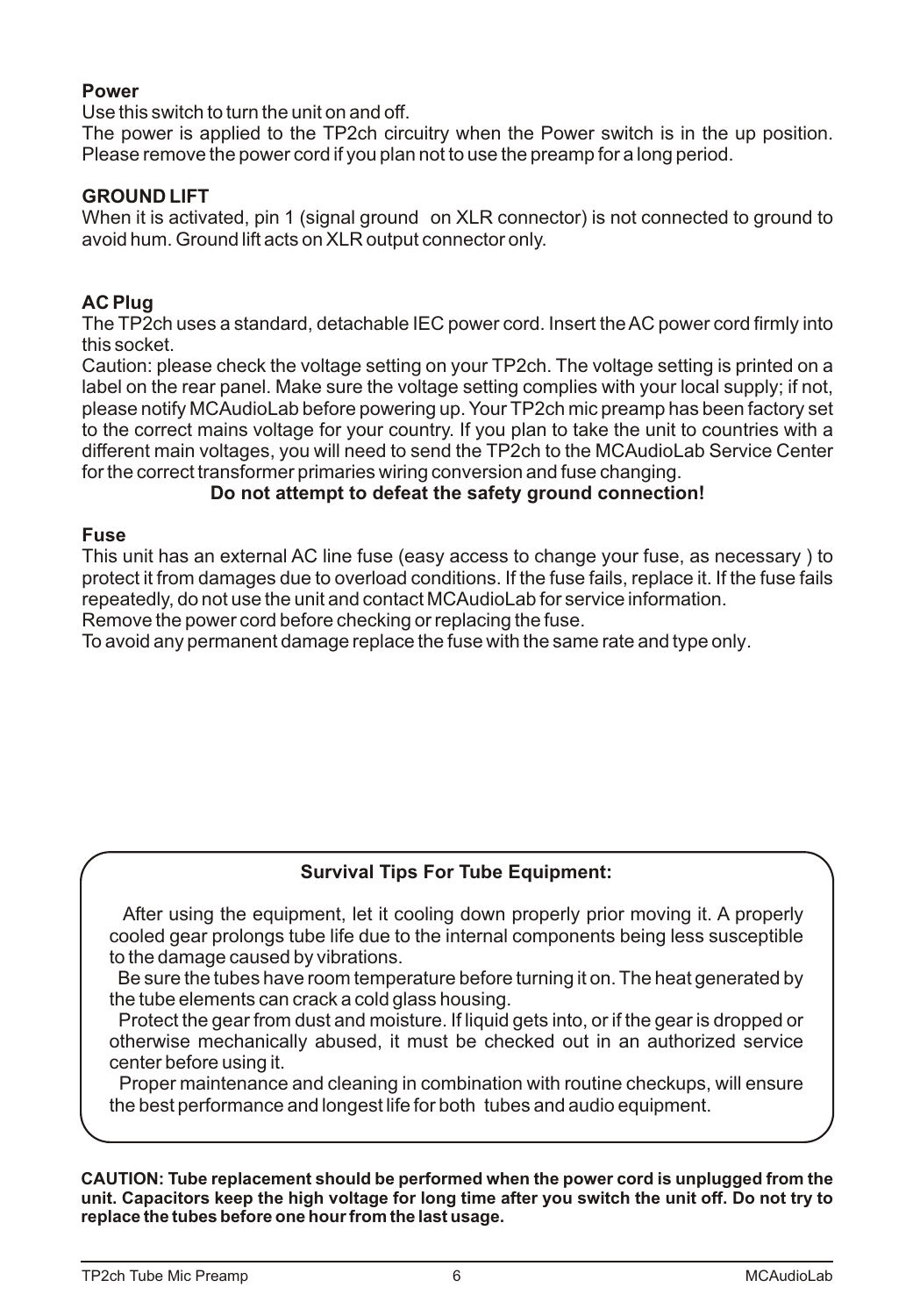

#### **Note:**

One channel only shown; the other channel is identical.